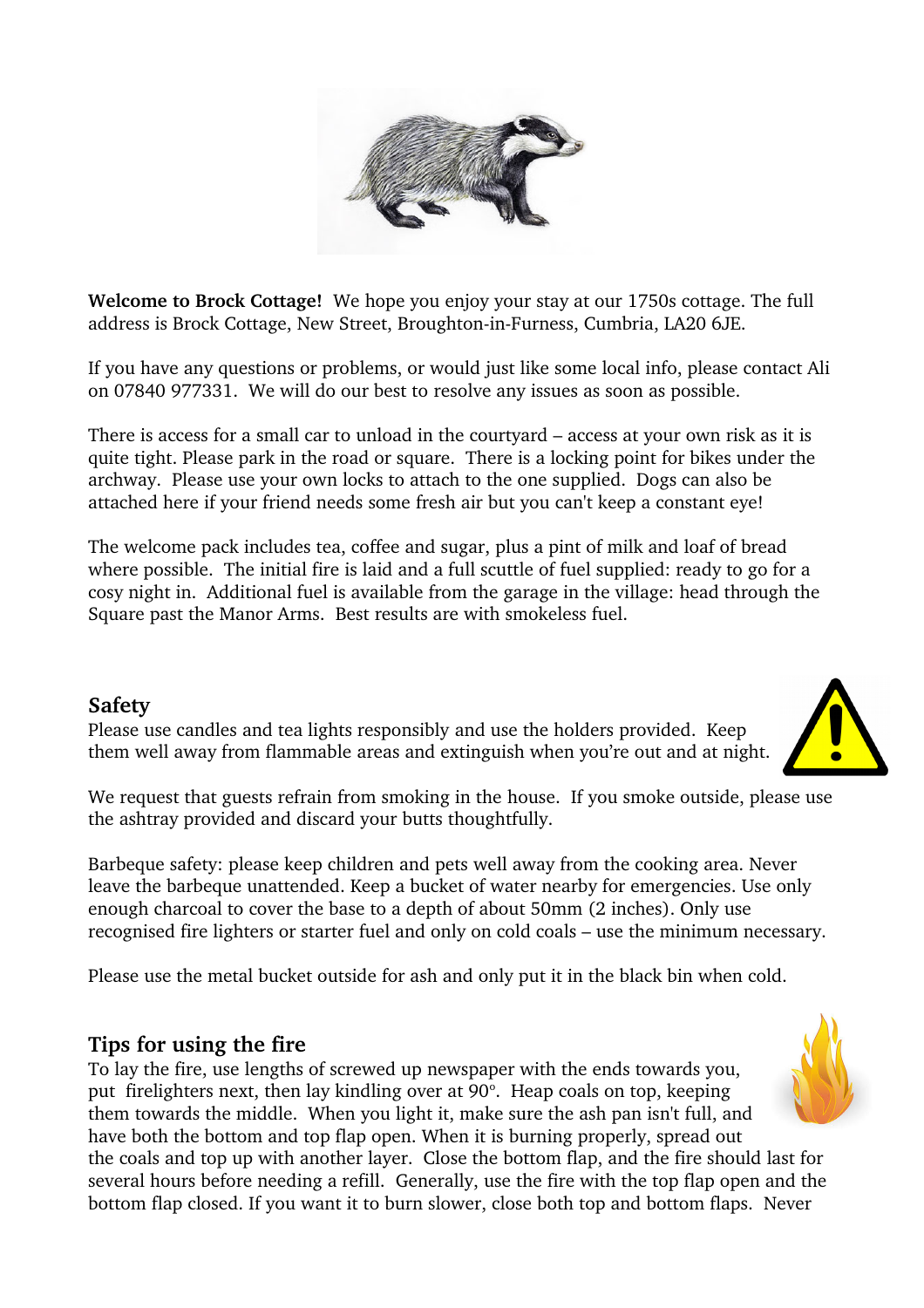fill above the front grate height, and if you are going out, close both flaps and use the fireguard. For ease of emptying ash, use the tool provided to remove the bottom flap, and use this tool to pull out the ash pan.

### **Environment**

We would encourage you to recycle as much of your waste as possible: please put the black bin (general waste) or recycling boxes (glass, paper) at the entrance to the courtyard for collection on Wednesday (see leaflet for which bins: black or recycling are alternate weeks).

The cottage has a gas combi boiler: the heating is set using the unit on the shelf in the living room.

We have pre-programmed the unit for high (20 $^{\circ}$ C), medium (18 $^{\circ}$ C) and low (15 $^{\circ}$ C) temperatures: please do not change these settings. For one hour of high temperature, press 1hr: you will get an hour of high heat. For a different temperature, please use the manual over-ride: hold OFF/MAN for 5 seconds, the room unit will go into manual mode. Press  $\triangle$ or  $\blacktriangledown$  to set the temperature you want. It will be kept at this until you deactivate manual over-ride by pressing OFF/MAN. Please ensure you deactivate this!

Please be aware of the environment and deactivate manual settings while you are out. **When you leave, please set a manual over-ride temperature of 15°C.** Please DO NOT change any of the controls on the boiler itself.

#### **Technology**

Mobile phone reception at the cottage is variable: by the window in the snug or on the top floor is best.

The Wi-Fi code (also in front cover of this pack) is SKY550C8, password (security code) UEURBDBB. We have linked the Sky box to the router, so you can use the TV as a smart TV as well as for the Free-Sat.

TV: Using the Samsung remote, press  $\circledcirc$  to turn TV on and select source – HDMI. This will switch to the Free-Sat. Then on Humax remote press  $\circ$  STB (set top box) Then use the Humax remote to navigate.

The set top box also acts as a smart TV – press HOME on Humax remote and go to On Demand. See instruction sheet in info pack.

## **General**

We do not make a charge for pets but please do not allow them upstairs. Vacuum cleaner and brushes are provided for any cleaning. There are some spare poop scoop bags in the bottom kitchen drawer if you have forgotten yours: please leave the rest for future doggy visitors! An extendable lead for a small dog is available to borrow. Dogs should be kept on the lead at all times when walking through fields due to the presence of sheep.





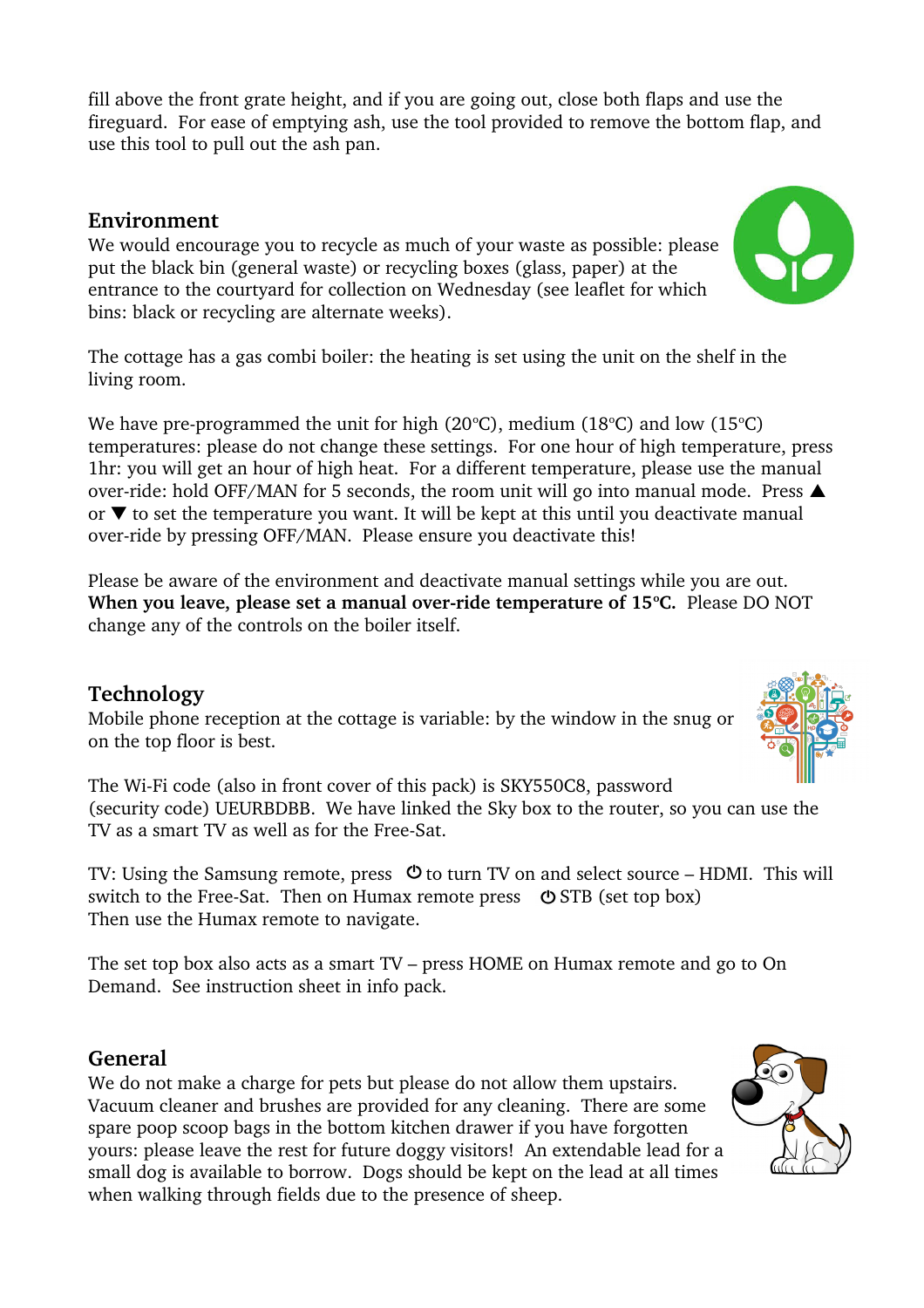If you have a breakage then please let us know so we can replace it for the next guests.

Tea towels are for drying cooking utensils only and not for heavy duty cleaning when you leave! There are cloths in the kitchen drawers for this.

Please use the cutting boards and worktop protectors provided, do not cut directly on the worktop, use the trivets provided for hot pans, and make sure the dish draining rack spout is directed over the sink. Please use the place mats and coasters for the tables and coffee stools, including in the bedrooms.

If you want to sit in the beautiful courtyard, please feel free to temporarily move additional outdoor seating there as required. It can be a real sun trap in the afternoons!

The single sofa bed in the snug can be used if you prefer it to sharing the first floor bedroom. Please use bedding from one of the made-up twins: we don't provide additional bedding for this as it is for occasional use only.

We have provided a full set of laminated outdoor leisure maps of Cumbria for you to borrow during your stay.

There is a selection of board games and toys in the wooden chest in the upstairs snug for use during your stay, as well as a small library on the landing.

#### **Emergencies**

In the event of emergency, the stop-cock and electricity consumer unit are located in the cupboard by the front door.

There is a torch on the pegs by the back door.

A First Aid kit is in the bottom kitchen drawer.

#### **Fire Precautions**

There is a fire extinguisher on the first floor landing and a fire blanket as you enter the kitchen. There is a smoke detector on each floor: the button can be used to silence it if it goes off. There is a carbon monoxide detector in the sitting room and on the top floor landing.







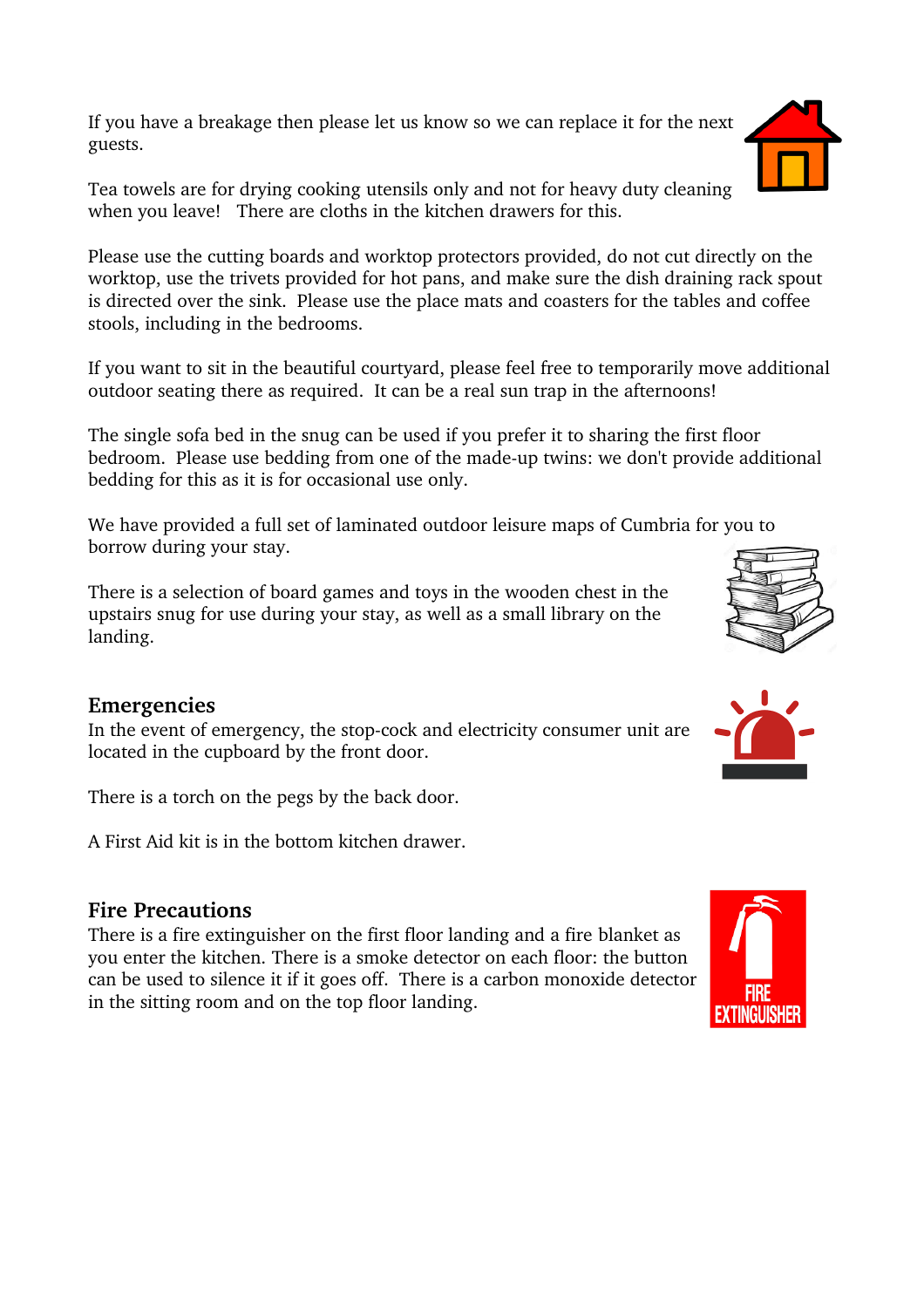# **Local facilities**



**Melville Tyson**, 01229 716247 – butcher and grocer. 1, Prince's Street: at the Square, turn right, take first left. Highly recommended for pies and meats (butcher) and the variety of delicatessen, fruit, veg and general goods in the wellstocked grocer next door. Hours: Monday – Saturday – 9am to 5.30pm, Sunday closed

**Broughton Village Bakery and Café**, 01229 716284 – award-winning bakery and café. Prince's Street, past Melville Tyson. Your welcome loaf is from here! They supply freshly made artisan breads, pies, pasties, sausage rolls, desserts, cakes and tray bakes, and wherever they can they source their ingredients locally and organically. I highly recommend the café too.

Shop hours: Tuesday - Friday - 9am to 5:30pm, Saturday-9am to 5:00pm, Sunday -closed Café hours: Tuesday - Friday - 9am to 4:30pm, Saturday - 9am to 4:00pm, Sunday -closed

**Post Office and newsagents**, 01229 716220. 11 Prince's Street, past Melville Tyson and the bakery. Includes cash point and gifts.

Hours: Monday – Tuesday & Thursday – Friday - 9am to 5.30pm. Wednesday & Saturday – 9am to 12.30pm, Sunday - closed

Online shopping: Tesco and Asda will deliver from Barrow-in-Furness, 15 miles.

**Tourist Information Centre** – Old Town Hall, the Square. 01229 716115. Ask them for discounts on Windermere and Coniston boat cruises. Gifts.

Hours: Monday- Saturday - 10am-4pm (closed 12.30-1.30) - 1April - 31 October Monday- Saturday – 10am-2pm - 1 November -31 March

**Train station**: Foxfield (1.7 miles, 5 mins drive). There is an approximately hourly service in each direction (on request) from the station on Monday to Saturdays – southwards to Barrow-in-Furness and northwards to Millom and beyond. Change at Barrow for most services to Lancaster and Preston. There is no Sunday service. TrainLine customer services: 0871 244 1545

#### **Taxis**:

South Cumbria Taxis near Ulverston 07872 975769 M&V Cars, Millom. 01229 773085 D&G Private Hire, Millom. 01229 777399 McKenna's taxis, Ulverston. 01229 582180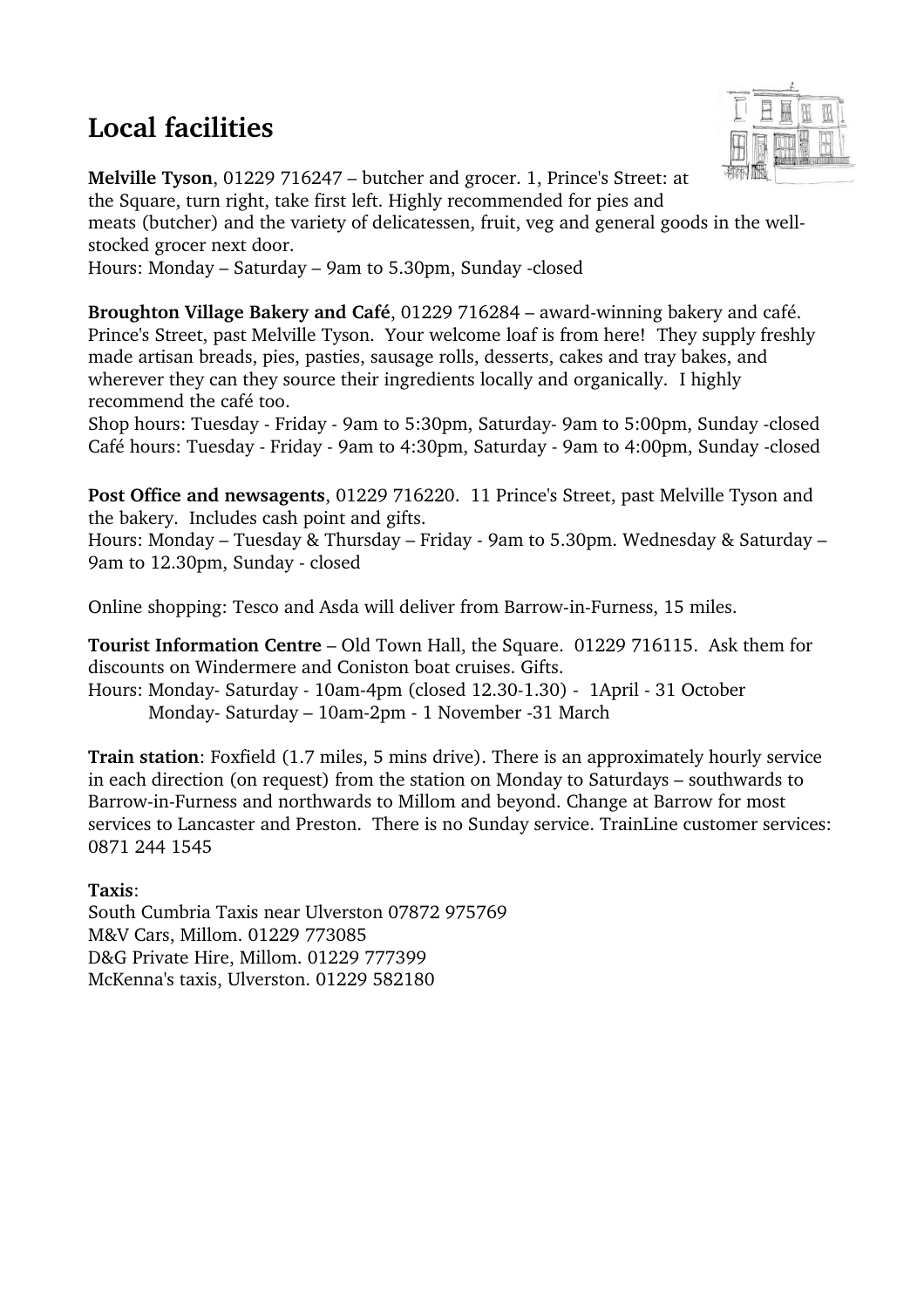## **Eating out**

For evening meals at any of the below, booking is recommended!



**The Square Café**, 01229 716388 - most food made on the premises, they serve a range of food and drinks, with seasonally tailored meals Hours: 10.30am – 5pm daily

**Manor Arms**, The Square, 01229 716286 – Free House, Furness CAMRA Pub of the Year 2015, up to 8 real ales and 3 still ciders available, tea and coffee. Hot and cold snacks served until 10.00pm.

Hours: daily from 12pm, closing at 11.30pm (12 midnight on Friday and Saturday).

**Old King's Head**, Church Street, 01229 716293 (at the Square, turn right, it is across the road at the corner past Prince's Street) An old coaching inn, almost 400 years old, the Old Kings Head is one of the oldest buildings in Broughton-in-Furness. Food served.

**Black Cock**, Prince's Street, 01229 716529 A 16th century inn with low beamed ceiling, a sunny courtyard garden during the summer season and a roaring log fire during the winter months.

Hours – bar: Sun - Thurs 11.30am-11pm. Fri - Sat 11.30am- 12 midnight

- food: daily 12-3pm and 5-8pm

**Prince of Wales**, Foxfield (2 miles), 01229 716238 Fantastic range of real ales and ciders (brewed on the premises). Great selection of whisky and home made food. Across the road from the station, on the Duddon Estuary.

Hours: Mon- Tues closed. Wed- Thurs 2.45pm-11pm. Fri – Sat 11.45am-11pm. Sun 12pm-10.30pm, bank holiday Mon 12pm-11pm

**Blacksmiths Arms**, Broughton Mills, Lickle Valley (2 miles), 01229 716824 – wonderful traditional Lakeland inn dating back to 1577. Formerly a "beer house", with the farmer serving ale in the kitchen to travellers and workers. My husband has fond memories of a jug being brought up from the cellar for all to share before there were any bar pumps! Cumberland Ale is always available, and farmhouse cider in the summer. They use local suppliers who guarantee quality produce, for example beef and Herdwick lamb, reared in the Lickle Valley. Vegetarian dishes and a children's menu available.

#### **Other food and dining facilities:**

Ulverston (10 miles, 20 mins drive): Booths, Co-op, Tesco Express, bakeries, grocer, butcher, small markets Thurs and Sat, regular festivals (music and food), numerous pubs, cafés and restaurants including Chinese, Indian, Thai, Italian, tapas, fish and chips.

Coniston (9 miles, 15-20 mins drive): small Co-op, pubs, cafés.

Barrow-in-Furness (15 miles, 30 mins drive): Asda, Tesco, Morrisons, Aldi, pubs and restaurants including Chinese, Indian, Thai, Italian. The Bo'sun's Locker on Roa Island is recommended: include in a trip to Piel Island from Roa Island, or eat on Piel Island at the Ship Inn (don't sit in the King's chair unless you don't mind standing everyone in the pub a pint!)

Millom (7.5 miles, 15 mins drive): Tesco, cafés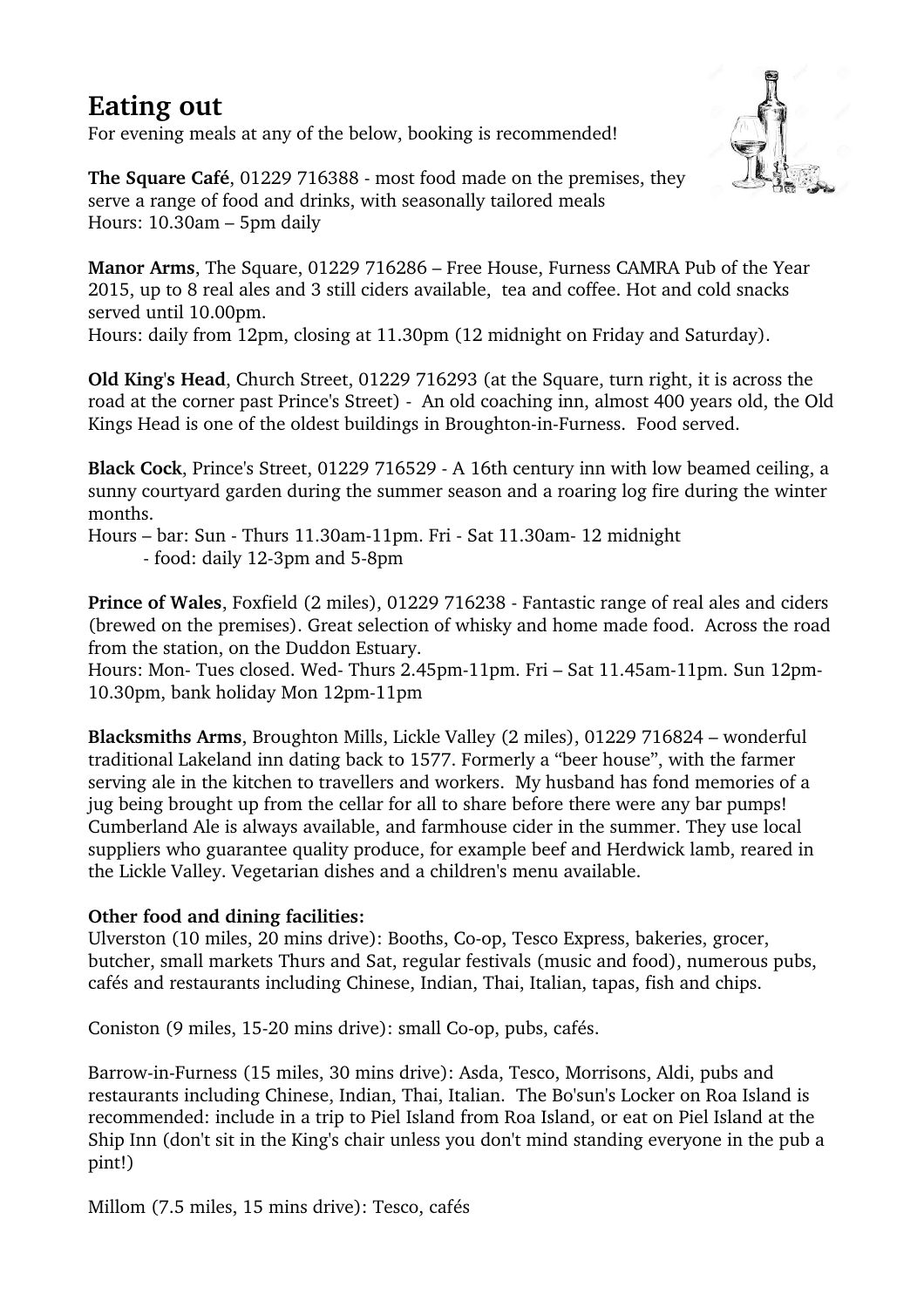# **Things to see and do**



Walking including from the cottage door, including in Broughton Park, accessed from the north west corner of the market square, with the beautiful Duddon Valley 1½ miles, and Lickle Valley 0.8 miles (see our cottage library for walk ideas, maps and guide books)

Miles Without Stiles routes include the disused railway bed: turn left at the bottom of the hill in Broughton past the garage (see route sheet in bookcase)

Wilson Park - play park: head out of the north eastern corner of the market square and follow Knott Lane past the public toilets.

Torver to Coniston along the disused railway: route in bookcase.

The Dunnerdale Fells overlooking the Duddon Valley offer low-level walking, as does the walk from Seathwaite to Seathwaite Tarn, and Wallowbarrow Crag via Rake Beck (park at High Wallowbarrow, Duddon Valley). Walna Scar Road runs from Coniston to Seathwaite – often used by mountain bikers, and gives access to mountains around Coniston Old Man.

I enjoy a walk up Caw: park at Stephenson Ground north west of Broughton Mills, take the footpath along Longmire, then make your own way up onto the top, and back down the other side (with care!) to the footpath alongside the beck for a round trip – at your own risk, beware of crags and unstable rocks underfoot coming down that way.

Head through Coniston and take the road to Tilberthwaite for access to Wetherlam and disused slate workings. The actual quarries are of most interest to rock climbers and divers, however there is a legacy of tracks and bridleway associated with them that connect with the main valleys of Yewdale and Little Langdale.

**Ulverston** (10 miles, 20 mins drive): The local festival town with numerous events throughout the year. Boutique clothes shops, gift shops, Art Deco cinema (Roxy), Laurel and Hardy Museum, Sir John Barrow Monument on Hoad Hill (open Sun 25 when flag is flying). Small markets Thurs and Sat, indoor market daily except Wed and Sun. The Coronation Hall hosts numerous classical concerts, bands and coffee mornings including the acclaimed Ulverston International Music Festival in June.

**Coniston** (9 miles, 15-20 mins drive): outdoor shops, Coniston Launch and Steam Gondola, boat and canoe hire, lovely walk along the lake through the grounds of Coniston Hall campsite.

**Barrow-in-Furness** (15 miles, 30 mins drive): high street shops, Furness Abbey (Cistercian), Piel Island (small foot passenger ferry from Roa Island off Rampside), Walney nature reserves and long beach overlooking the Irish Sea to the Isle of Man, Sandscale Haws beach and nature reserve (go sand-dune hopping), Dock Museum (see the Furness hoard!), multiplex cinema, large park including children's play park and boating lake. Play centres include PlayMax for 0-8s (Park Leisure Centre, Barrow-in-Furness, 01229 871146), Fuzzy Ed's for 6 months to 10 years (Owl and the Pussycat pub, Hindpool Road, Barrow-in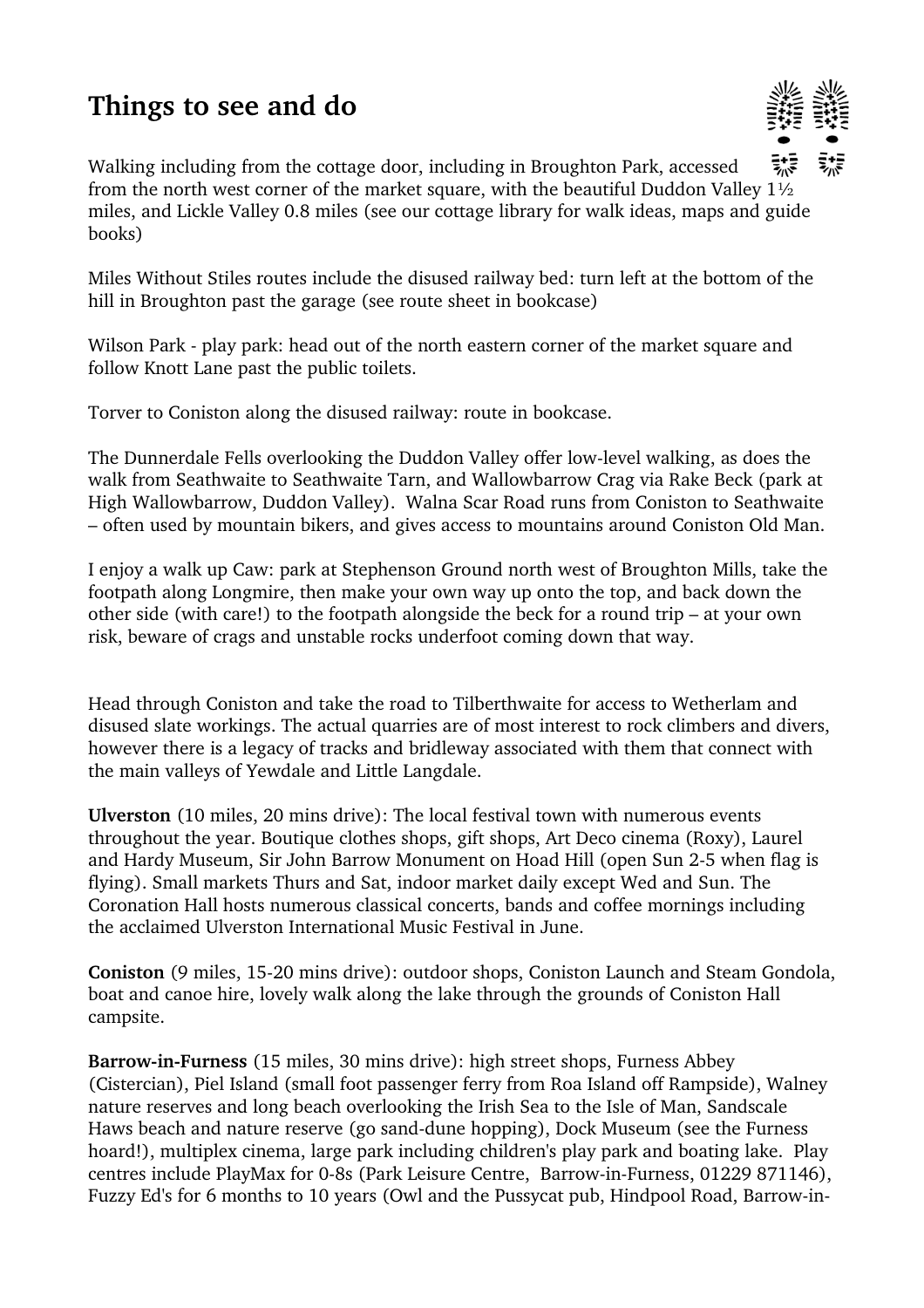Furness, 01229 824334), soft play for ages 2-8, LazerZone for over 8s (Custom House, 1, Abbey Road, Barrow-in-Furness, 01229 823823).

**Piel Island**, Barrow-in-Furness. Accessed by small passenger ferry daily in the summer season from 11am-6pm from Roa Island, this small but fascinating island has a pub, a king and a castle! Take the causeway from Rampside, via the coast road (A5087) outside Barrow-in-Furness. Ferry 07798 794550, booking not necessary but check it is running.

**Coastal drive** via Barrow to Ulverston taking in Conishead Priory, a magnificent Grade II\* listed example of early Victorian Gothic architecture on the site of a twelfth century Augustinian Priory. The house is dominated by two octagonal towers, 100 feet high. The World Peace Temple has a stunning gold roof. There are walks to the estuary through woodland which includes an historic pet cemetery.

**Dalton**: the original capital of Furness, Dalton Castle is a 14th-century tower, formerly the manorial courthouse of Furness Abbey. Dalton Castle is opened on behalf of the National Trust by the Friends of Dalton Castle: open Sat 2-5pm 26 March-24 September

**South Lakes Safari Zoo**, Dalton – follow the brown elephant signs off A590. 01229 466086. Over 1,000 of the rarest, most endangered animals, including big cats (watch the feeding!), giraffes, rhinos, free-roaming lemurs.

**Muncaster Castle**, Ravenglass, CA18 1RQ, 01229 717614: the historic haunted castle, still a lived-in family home after nine centuries, commands lower Eskdale from its vantage point above the Ravenglass estuary, and is set in 77 acres of woodland and gardens against the backdrop of the Western Lake District fells. The Hawk & Owl Centre within the gardens of Muncaster Castle is open daily mid-Feb to Dec 23rd inclusive. Centre and flying display entry is included in the Gardens ticket. Adventure playground, meadowvole maze, enchanted trail. Café and shop. Highly recommended day out. Take the A595 north from Broughton.

**The Ravenglass & Eskdale Railway** (01229 717171) is one of the oldest and longest narrow gauge railways in England, known affectionately as La'al Ratty meaning " *little railway* " in Cumbrian dialect. Take the A595 north from Broughton. It runs from Ravenglass to Dalegarth for Boot, Eskdale. Great waterfall walk from Boot! If you book, you can take bikes on, go one way and cycle back along the track, and up and over the end of the fell (if you want to avoid the last bit on the road).

**Lakeland Motor Museum**, off A590 between Newby Bridge and Haverthwaite, 015395 30400. 140 classic cars and motorbikes, history of the Dolly Blue mill. Riverside café serving locally sourced home-made food, freshly baked scones and cakes, Lake District cheeses, Cumbrian meats, sticky toffee pudding .

**Fell Foot Country Park**, off A590 at Newby Bridge onto A592 signed Windermere – 1 mile. Includes canoe access, children's adventure play park, picnic areas, boat hire, café (National Trust, parking charges apply). You can catch the ferry across to Lakes Aquarium (May-Oct).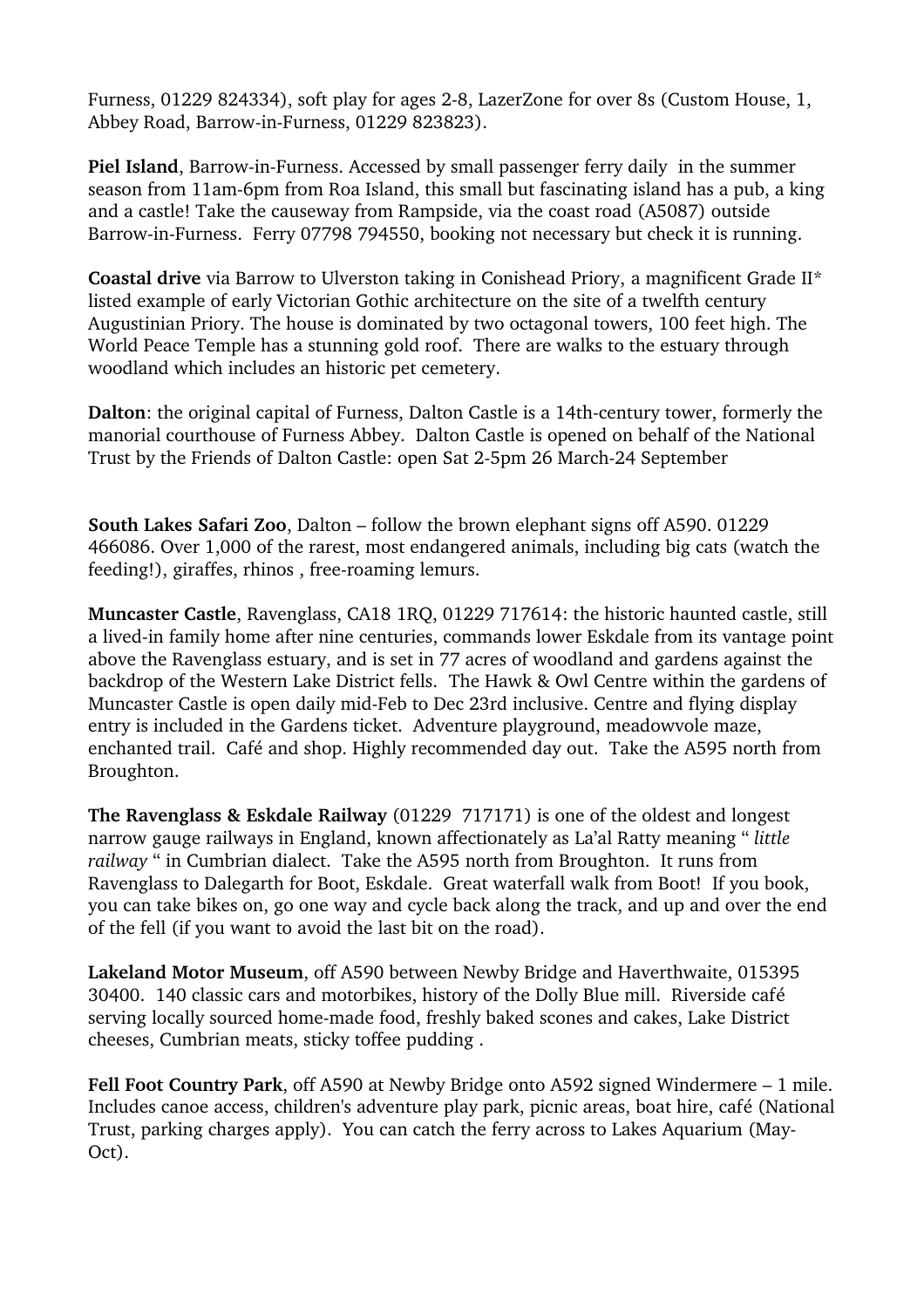**Lakeside and Haverthwaite Railway**, A590, Haverthwaite near Newby Bridge. Catch a stream train along the short stretch of railway to Lakeside. Regular events e.g. Thomas the Tank Engine days. 015395 31594.

**Lakes Aquarium**, Lakeside, LA12 8AS (south end of Windermere), turn off A590 at Newby Bridge, follow the brown fish signs. Parking charges apply. You can catch the ferry to Fell Foot, or take a boat cruise up to Ambleside, Bowness and Wray Castle from here.

**Boat cruises** on the Lakes – see leaflets in letter rack. Broughton Tourist Information advertises discounts if booked through them.

**Dove Cottage and the Wordsworth Museum**, Grasmere, LA22 9SH (015394 35544). Dove Cottage was Wordsworth's first family home. Don't forget to pop into Grasmere itself for some of Sarah Nelson's famous Grasmere gingerbread! The gingerbread shop is next to the church.

**World of Beatrix Potter**, Bowness-on-Windermere, LA23 3BX (0844 504 1233). Interactive exhibits tell the story of Potter's writing and her importance to Lakeland conservation. Kids love it!

**Hill Top**, Near Sawrey, LA22 0LF: home of Beatrix Potter (National Trust)

**Wray Castle**, Low Wray, Ambleside, LA22 0JA (National Trust). From the south take the B5285 through Hawkshead where this becomes the B5286. Continue on this road for 2.5 miles, then take the right hand turn to Wray Castle. From the north and Ambleside, take the A593 to Clappersgate, then take the B5286 signed to Hawkshead. After 2.5 miles take the left turn, to Wray Castle. This neo-gothic house is not your typical National Trust property. There are free tours to find out about its varied history, and rooms are filled with all sorts for children to do: dressing up, castle-building spaces, perfect for a wet day in the Lakes! Outdoors there is a rope swing, den-building and trails, and a lovely walk down to and along the lake. Car park often full by 11am, but you can combine it with a boat trip as it docks here.

**Ambleside Climbing Wall**, 101 Lake Road, Ambleside, LA22 0DB, 015394 33794. Includes 35 foot lead climbing wall.

**Honister slate mine**, Honister Pass, CA12 5XN, 017687 77230. The last working slate mine in Cumbria, it includes a *via ferrata* for the intrepid, mine tours, café and shop.

#### **Fishing**

There is plenty of sea fishing in the area, including Silecroft, Bootle, Walney, the coast road between Barrow and Ulverston (A5087), and Arnside.



You need a fishing rod licence to fish for salmon, trout, freshwater fish, smelt and eel with a rod and line in England. You can buy your licence online

http://www.postoffice.co.uk/rod-fishing-licence, call the Post Office to buy a licence by phone on 0344 800 5386 or go to a Post Office to buy a licence in person. You can go fishing as soon as you have paid for your licence take your Post Office till or email receipt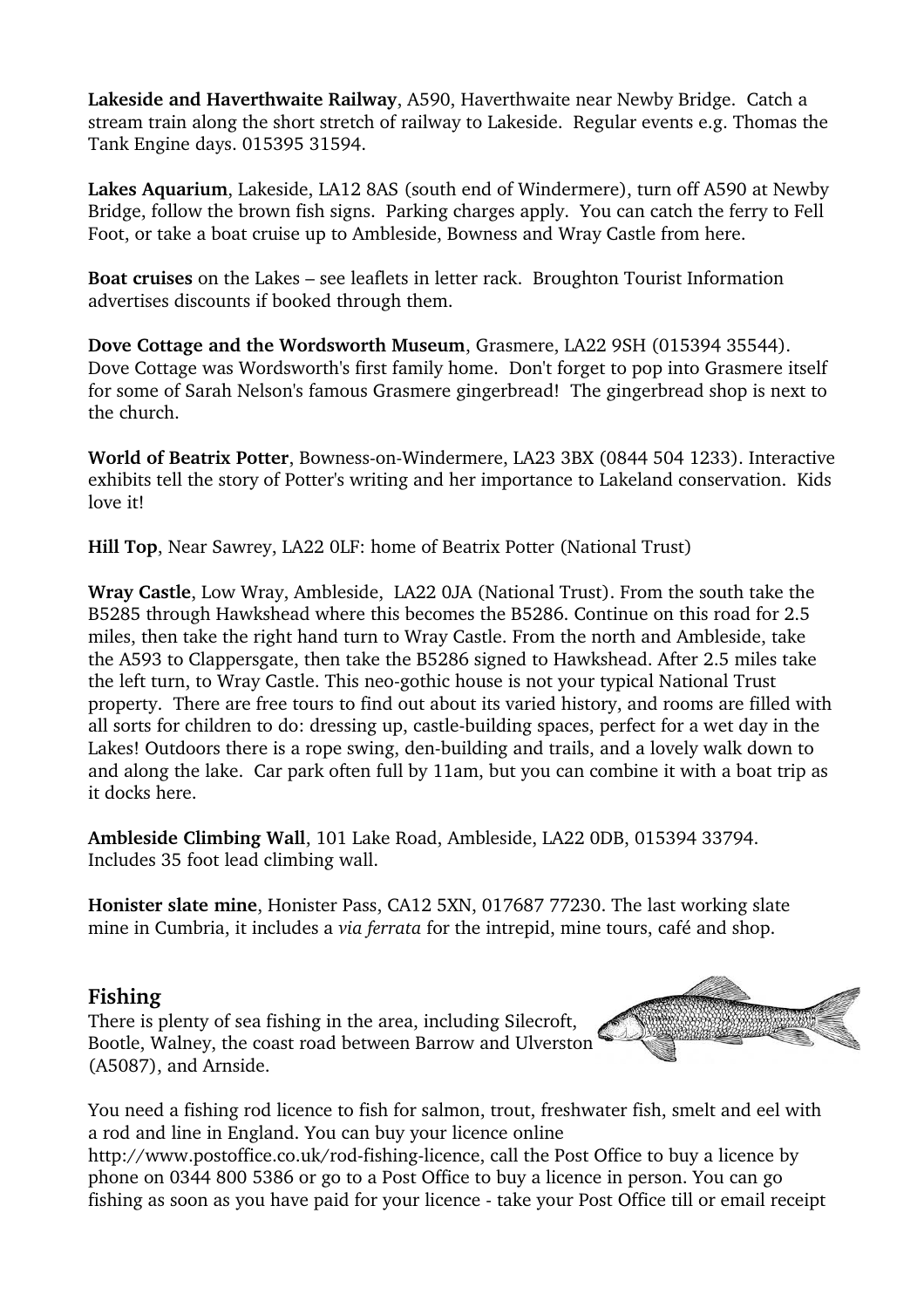with you.

There is plenty of coarse fishing: search 'where to fish in Cumbria' for ideas. This includes in Broughton Tower ponds behind the cottage (Millom and District Angling Association, 01229 777648).

In addition to your rod licence, Millom and District Angling Association offers a single day fishing permit for  $E20$ , or a 5-day permit for  $E80$ , for non-members. This enables you to fish at:

- Devoke Water, about one mile long, brown trout
- River Duddon 366 yards of East bank below Duddon Bridge on the A595, salmon and sea trout
- River Duddon, Hall Dunnerdale, Ulpha, salmon and sea trout and occasional brown trout
- River Irt, Carleton Marsh, Holmrook, salmon, sea trout and occasional brown trout
- River Irt, Drigg Holmes, Holmrook, salmon, sea trout and occasional brown trout
- River Esk, Brantrake Eskdale, salmon and sea trout
- River Esk, Muncaster Castle Estate, salmon and sea trout
- River Annas, Bootle, salmon and sea trout
- River Lickle, near Duddon Bridge, salmon and sea trout
- Black Beck, The Green, Millom, salmon and sea trout
- River Lazy, Haverigg, Millom, salmon and sea trout

Note the following restrictions:

Salmon fishing from 1st February until 31st October Sea Trout fishing from 1st April until 30th September Brown Trout fishing from 15th March until 30th September

#### **Nature reserves**

**Duddon Mosses National Nature Reserve** (Cumbria Wildlife Trust, free) one of England's few remaining peatland habitats, with striking views over the Lakeland Fells and the sea.



Morecambe Bay is world-renowned for bird life. There are nature reserves at **Leighton Moss**, Silverdale, (admission fee) and **Hest Bank**. The sandflats and saltmarshes of Morecambe Bay are vital feeding grounds for a quarter of a million wading birds, ducks and geese. It's the second most important estuary in the UK. The coast road from Barrowin-Furness to Ulverston offers many places to stop and view.

**Haybridge** is a small but interesting nature reserve through Bouth off the A590 before Newby Bridge. As it is privately owned, please contact the warden to arrange to visit: 01229 861727.

Ospreys now nest at **Foulshaw Moss** nature reserve (Cumbria Wildlife Trust, free). The moss is a unique habitat, an example of a raised moss (A590 between Grange-over-Sands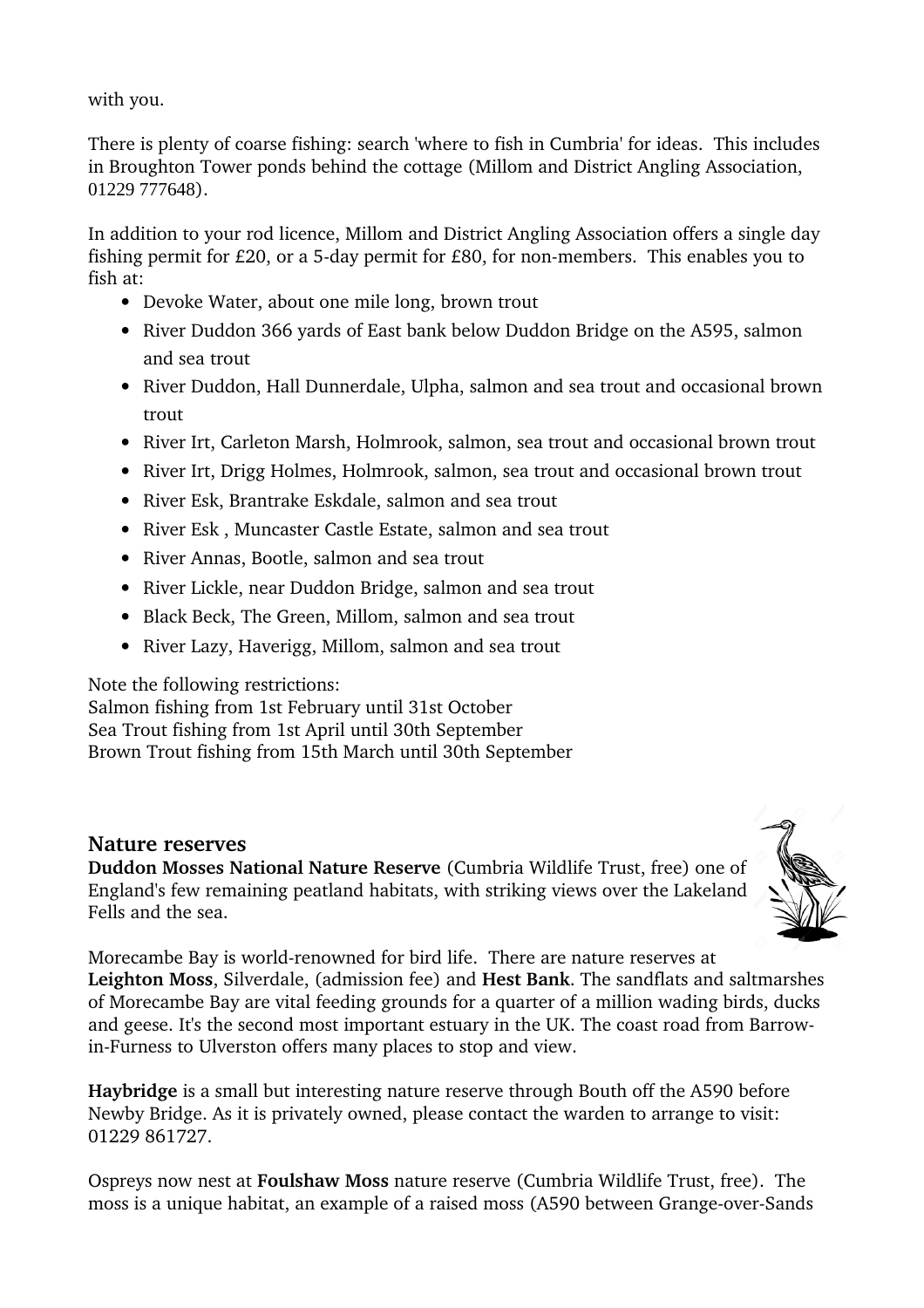and Levens).

**North Walney** nature reserve (RSPB, free) is one of the preserves of the Walney geranium, and Natterjack toads.

Grey seals, various gull species, greenshanks, redshanks, eiders, short-eared owl are some of the species inhabiting **South Walney** nature reserve (Cumbria Wildlife Trust, small entry fee).

The tidal island of **Foulney** between Rampside and Roa Island, Barrow-in-Furness sees Arctic and little tern breed during the summer whilst in autumn and winter it is a great site to see waders. During the summer permission to walk up the centre of the island only, in order to protect ground nesting birds.

**Hodbarrow** nature reserve, Millom (RSPB, free entry): tern colony, waders and wildfowl, orchids and other flowers in the grasslands

**St Bees Head** (RSPB, free): have a walk along the cliff-top path to view the seabird colony, enjoy the display of coastal flowers and butterflies, watch rock pipits in Fleswick Bay while having a picnic on the beach

### **Biking**

Bike riding:

If you are feeling energetic, you can cycle from the cottage to Coniston (approx. 9 miles each way): head up New Street, take the A593 towards

Coniston, take next left on the small road over Woodland Fell and Subberthwaite Common, drop back onto the A593, then right on A5084 followed soon by a left onto Rectory Lane. Head right on the bridleway which takes you down to the shores of Coniston, follow this through the grounds of Coniston Hall campsite into Coniston itself. Enjoy a well-earned break!

There is a short ride (4.5km/ 2.8 miles return) up the old railway track to Woodland Valley (start at bottom of hill past garage in Broughton) – suitable for children

Mountain biking: there are several routes in south west Cumbria – routes to borrow in plastic sleeves in bookcase

Wasdale and Wastwater, Eskdale Trail, Duddon Valley, Haverigg Seascape, Black Combe, Grizedale Forest

#### **Horse-riding**

**Cumbrian Heavy Horses**, 01229 777764: head towards Millom (A595), go past the first turn for Millom (do not turn to Millom) and they are 1 mile left further down the road approximately 100 yards after the turn for Brockwood Hall. Suitable for riders of varying ability, with steadier rides and mounts for novices and Clydesdale, Shire and Ardennes horses for more experienced riders

**Murthwaite Green Trekking Centre**, Silecroft, 01229 770876: take A595 towards Millom, do not take the turning into Millom. Turn left at the junction at Silecroft, the centre is on



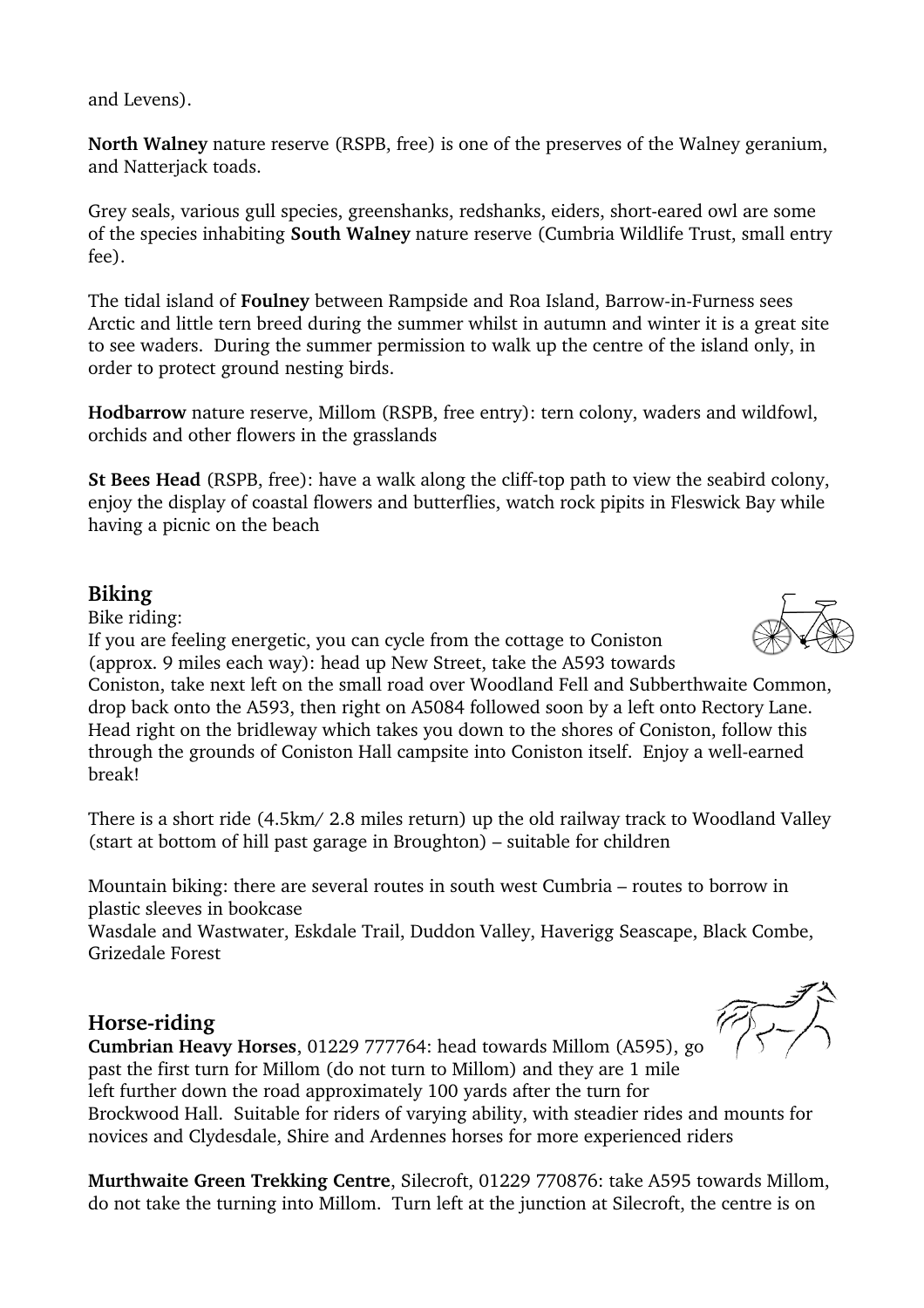the right. Murthwaite Green Trekking Centre is a family-run horse riding centre specialising in beach rides, with direct access onto Silecroft beach with its five miles of golden sands and shallow waters. They are also an approved Pony Club Centre and offer training in both stable management and riding to children from ages 4 years upwards.

### **Golf**

**Dunnerholme Golf Club**, Askam-in-Furness (8.7 miles), 01229 462675 **Silecroft Golf Club**, Silecroft, near Millom (10.2 miles), 01229 774250 **Eskdale Golf Club**, Ravenglass (13 miles), 01229 717680 Barrow Golf Club, Barrow-in-Furness (15 miles), 01229 825444 Furness Golf Club, Central Drive, Walney Island, Barrow-in-Furness (18 miles), 01229 471232

## **Swimming and fitness**

**Tennis courts in Broughton-in-Furness:** book at the Post Office (01229 716220), £4 per hour plus £5 refundable key deposit. Head across the square, past the garage, the courts are at the school up the hill on the left.

**The Park Leisure Centre**, Barrow-in-Furness, 01229 871146: 25m pool, leisure pool (waves, 20m water slide, pirate cove interactive water play zone), fitness suite, rollerskating sessions Tues 5-5.45, Sat 10.15-11.15am, 11.30am-12.30pm, 12.45-1.45pm

**Dalton Leisure Centre**, Dalton, 01229 463125: 20m free-form warm-water swimming pool with integrated toddler area and splash zone, fitness classes, gym (1 hour induction required), squash courts

**Ulverston Leisure Centre**, Priory Road, Ulverston, 01229 584110: indoor and outdoor leisure centre with a 25m swimming pool, fitness gym, Cumbria's largest tennis centre

**Wild swimming** – at your own risk!

**Ulpha Bridge**, Duddon Valley: a popular area of grassy riverside with 300m stretch of pool and shallows, deep section under bridge from which the brave jump. Easy parking, post office and shop nearby.

**Birks Bridge**, Duddon Valley: a clear stream in a gorge beneath an old packhorse bridge. Swim upstream from the rocks to the waterfall.

**Buckstones Jum**, Rydal (upstream of Rydal Hall): a triangular plunge pool in the fells, open with large pebble beach and large rock slabs. Views down to Rydal Beck. Deep under waterfall or gorge (3m).

**Loughrigg Tarn** near Ambleside: beautiful small tarn, relatively warm, under skyline of Langdale Pikes.

**Tongue Pot**, Eskdale: a long series of pools. Tongue Pot is dramatic with high jumps possible (5m deep), many small pools above. **Kail Pot** below is sunnier, shallower (12m) and more secluded. From the bottom of Hardknott Pass (western side) take the path up the valley (up the farm drive on the right; there's an old-style red phone box on the corner), following the River Esk until it forks. Kail Pot is lower down, but easily spotted.

**Gill Force**, Eskdale: a small rocky gorge and pool on the Esk, close to the village of Boot. Near the little riverside church. Shady, deep section with rocks to jump from.

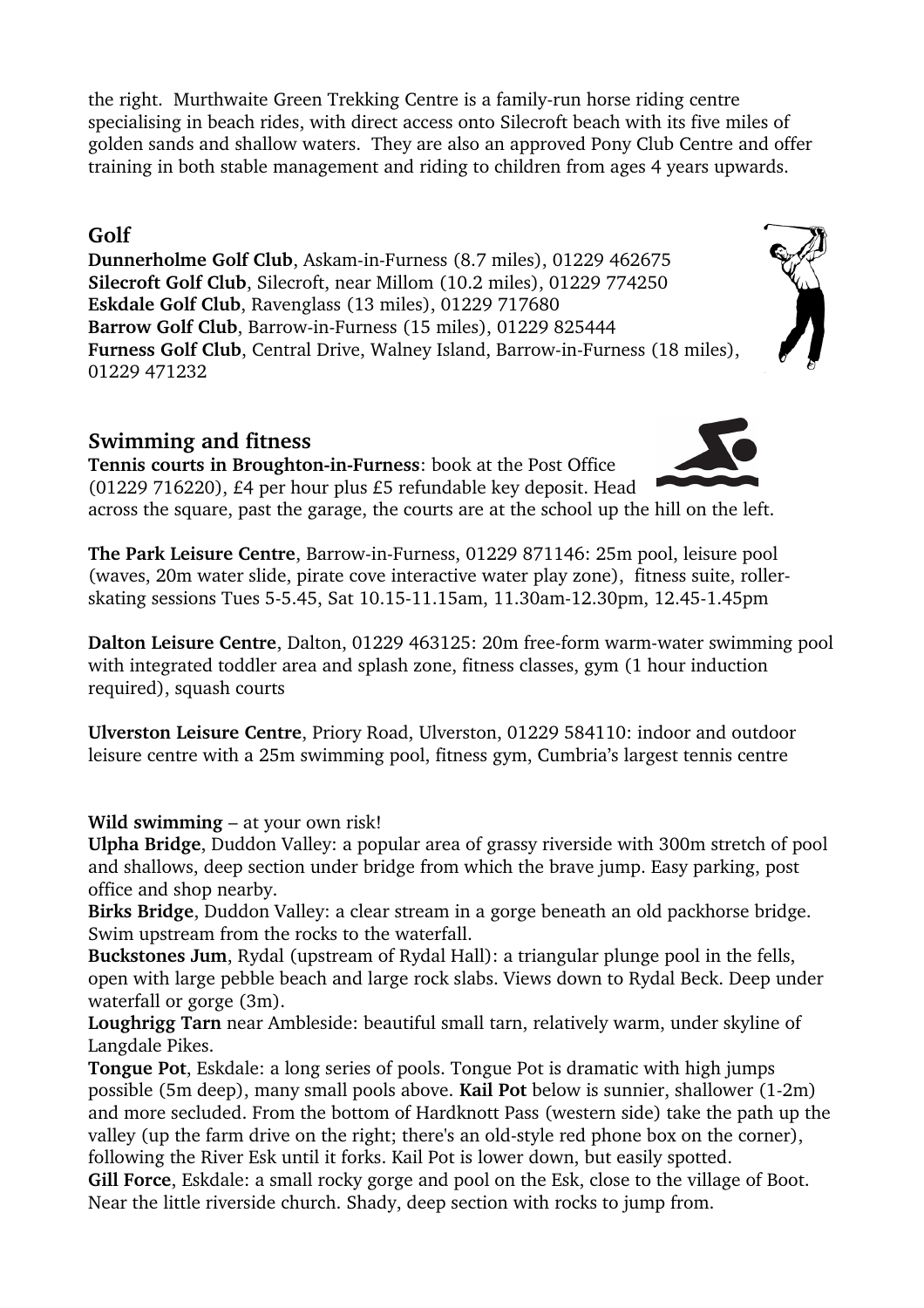## **Kayaking, canoeing, sailing**

**Coniston Boating Centre**, 015394 41366. Parking charges apply. **Lake District Visitor Centre**, Brockhole (between Windermere and Ambleside on A591), 015394 46601. Parking charges apply.

**River Deep Mountain High**, Lowick Old School, Lowick Green, Ulverston (head towards Ulverston on A595 and A5092, don't turn off for Ulverston, keep going and it's on your left at Lowick), 015395 28666

**Low Wood Bay Watersports Centre**, (just south of Ambleside on A591), 015394 39441. Open daily 1st April – 31st October.

## **Local history, archaeology and geology**

**Duddon Bridge Iron Furnace** (take A595 towards Millom, cross Duddon Bridge, first right Corney Fell road, shortly on your left, approx. 2 miles from Broughton). Established in1737, it was supplied with charcoal from the ancient coppiced woodland nearby. The pitheads of the charcoal workers can still be found. Further information can be seen at the site of the furnace, which has recently been restored.



**Donkey Rock**, or as I call it, the vertical beach! Take the road to Foxfield from Broughton, the rock is on your left. Formerly Eccleriggs Quarry, Donkey Rock is 400 million years old. Once a shallow tropical sea it was the currents in the water that caused hollows that over time filled with iron rich deposits that hardened into solid rock. The movement of the Earth later pushed the layers into an upright position.

**Swinside stone circle** (NGR SD 172 882) is one of the three most important stone circles in Cumbria, and consists of 55 stones set in a ninety foot diameter circle. Although the circle is located on private ground, it can easily be viewed from a nearby public footpath. The walk from the nearest parking area to the circle, which is located on the eastern flank of Black Combe, takes around half an hour return.

**Birkrigg Common** is a wonderful example of limestone pavement, with great views across Morecambe Bay and towards the Furness Fells. Excellent for dog walking!

**Birkrigg Druids Circle**, Birkrigg Common, Ulverston (NGR SD 292 739). There is much evidence of prehistoric occupation in the area around Birkrigg. Several bronze age tumuli can be found on the Common. The Druid's Circle lies on the southeast side of Birkrigg Common about half a kilometre from the coast, overlooking the village of Bardsea. It consists of two roughly concentric stone rings.

**Frith Hall** is visible as a romantic ruin on the skyline as you drive up the Duddon Valley. Four hundred years ago it was a hunting lodge overlooking the deer park of Ulpha (Frith means 'in the wood').

**Ravenglass Roman Bath House, fort (Glannoventa) and vicus**. The Roman army arrived at Ravenglass around AD120 during their conquest of northern England. From the station car park, follow the tarmac path towards the steam railway bridge. Turn left and away from the railway, where the tarmac ends and the smooth surface path heads gently down to the road. Turn right on to the tarmac road to the bath house ruins. There is an off-road path by the side of the road, which leads to, and slightly beyond, the bath house. After 1 km, you reach the bath house, and information panels. There is also a Roman fort in a fantastic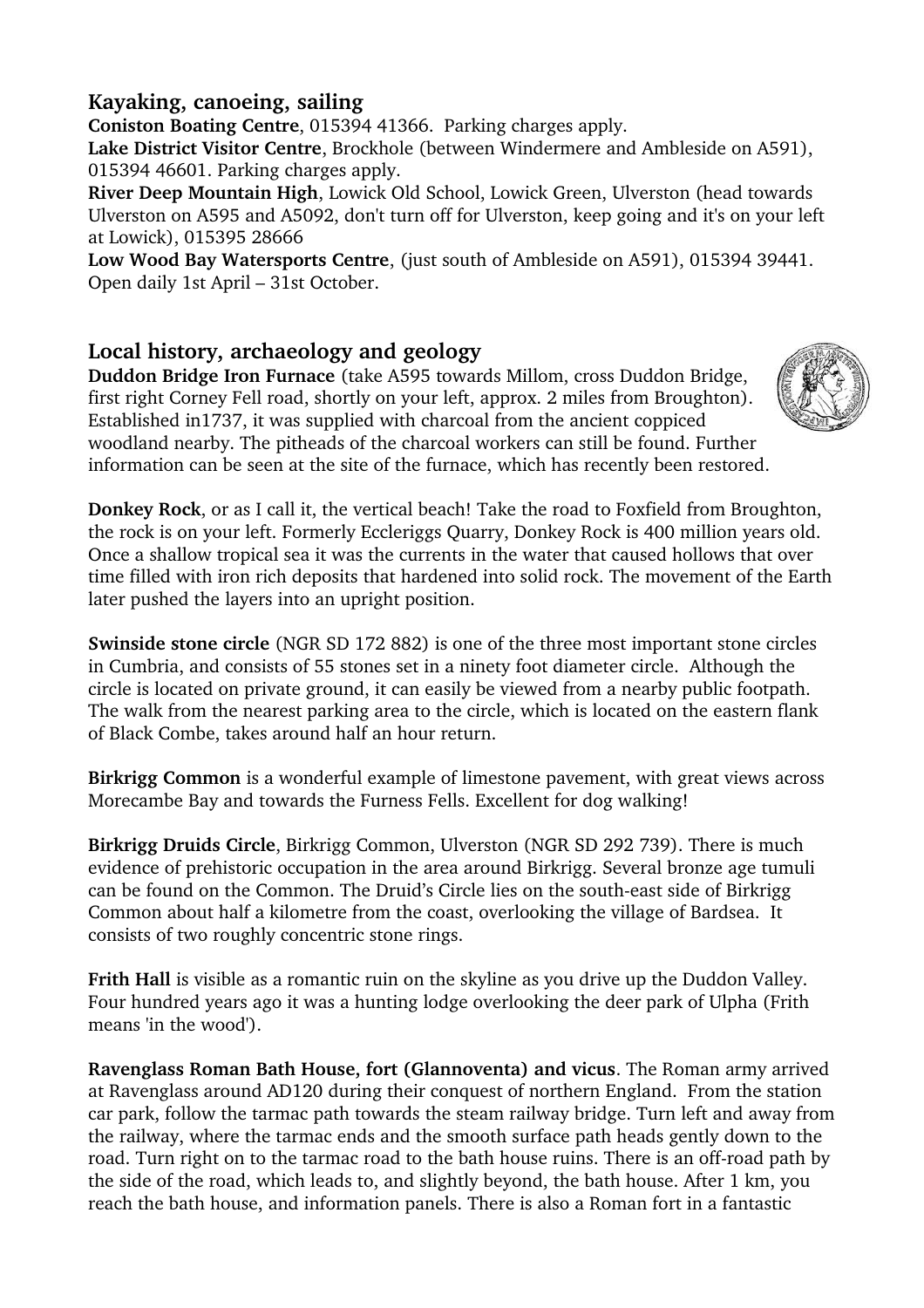location at the head of Eskdale valley.

**Hardknott Roman fort**, the remains of the Roman fort Mediobogdum, located on the western side of the Hardknott Pass (head up the Duddon Valley, Hardkott Pass takes you into Eskdale)

**Furness Abbey** (English Heritage), 0370 333 1181: this was one of the richest Cistercian monasteries in England, exceeded only by Fountains Abbey in Yorkshire. The soaring ruins of red sandstone soak up the grandeur of this 900 year old site. Adjacent grassy amphitheatre and footpaths toward Barrow and Dalton.